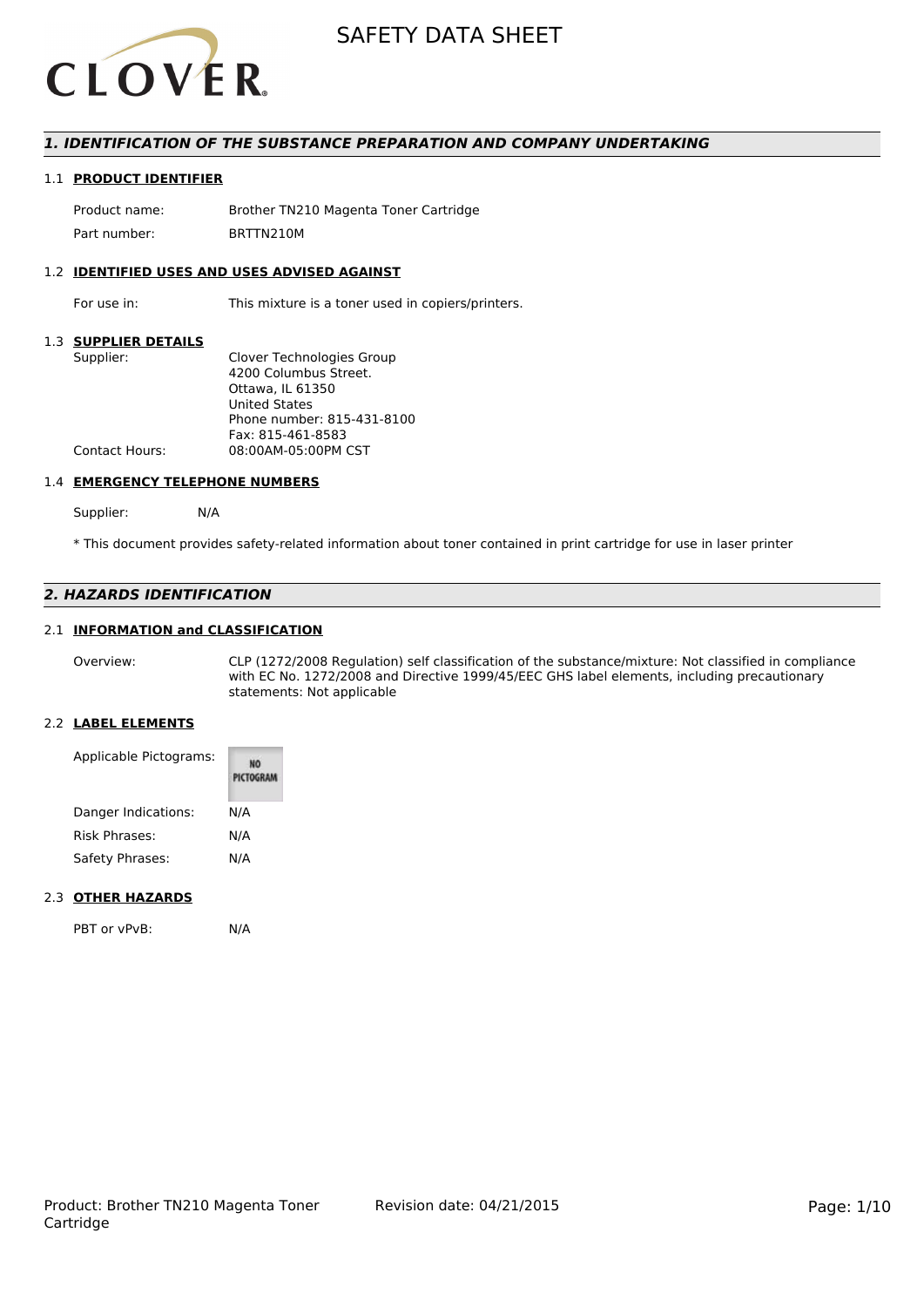# **CLOVER**

# SAFETY DATA SHEET

## *3. COMPOSITION / INFORMATION ON INGREDIENTS*

| <b>Ingredients</b>  | <b>CAS number</b>   | Weight % | <b>OSHA</b><br><b>PEL</b> | <b>ACGIH</b><br><b>TLV</b> | Other |
|---------------------|---------------------|----------|---------------------------|----------------------------|-------|
| Polyester Copolymer | <b>TRADE SECRET</b> | $95$     | No                        | No                         |       |
| Colorants-Red       | 3648-36-0           | <3       | No                        | No                         |       |
| UVS.                | 3896-11-5           | <5       | No                        | No                         |       |
| Paraffin Wax        | 8002-74-2           | $<$ 10   | No                        | No                         |       |
| Silica              | 68909-20-6          | <3       | No                        | No                         |       |

## The Full Text for all R-Phrases are Displayed in Section 16

#### **COMPOSITION COMMENTS**

The Data Shown is in accordance with the latest Directives.

This section provides composition information for the toner powder contained in specially designed container inside of the print cartridge.

#### *4. FIRST-AID MEASURES*

#### 4.1 **FIRST AID MEASURES**

#### 4.1.1 **FIRST AID INSTRUCTIONS BY RELEVANT ROUTES OF EXPOSURE**

| Inhalation:   | Move victim to non-contaminated place in fresh air. Get medical attention if irritation or symptoms<br>occurred. Give artificial respiration if victim is not breathing.                                                 |
|---------------|--------------------------------------------------------------------------------------------------------------------------------------------------------------------------------------------------------------------------|
| Eye contact:  | Keep away from exposure, if exposure effect occurred. In case of contact with substance, flush<br>eyes with amount of water for at least 15 minutes. In case of contact with chemicals, get medical<br>advice/attention. |
| Skin contact: | Remove contaminated clothing and shoes. Wash skin with soap and water for at least 15 minutes.<br>Get medical attention if skin symptoms occurred. Wash contaminated clothing and shoes before<br>reuse.                 |
| Ingestion:    | Get medical attention, if swallowed amount of substance. Get medical attention, if irritation or<br>symptoms occurred.                                                                                                   |

#### 4.1.2 **ADDITIONAL FIRST AID INFORMATION**

Additional first aid information: N/A Immediate Medical Attention Required: Call 911 or emergency medical service. Get medical advice/attention if you needed. Ensure that medical personnel are aware of the material(s) involved and take precautions to protect themselves.

#### 4.2 **SYMPTOMS AND EFFECTS**

Acute Symptoms from Exposure: N/A Delayed Symptoms from Exposure: N/A

#### 4.3 **IMMEDIATE SPECIAL TREATMENT OR EQUIPMENT REQUIRED**

N/A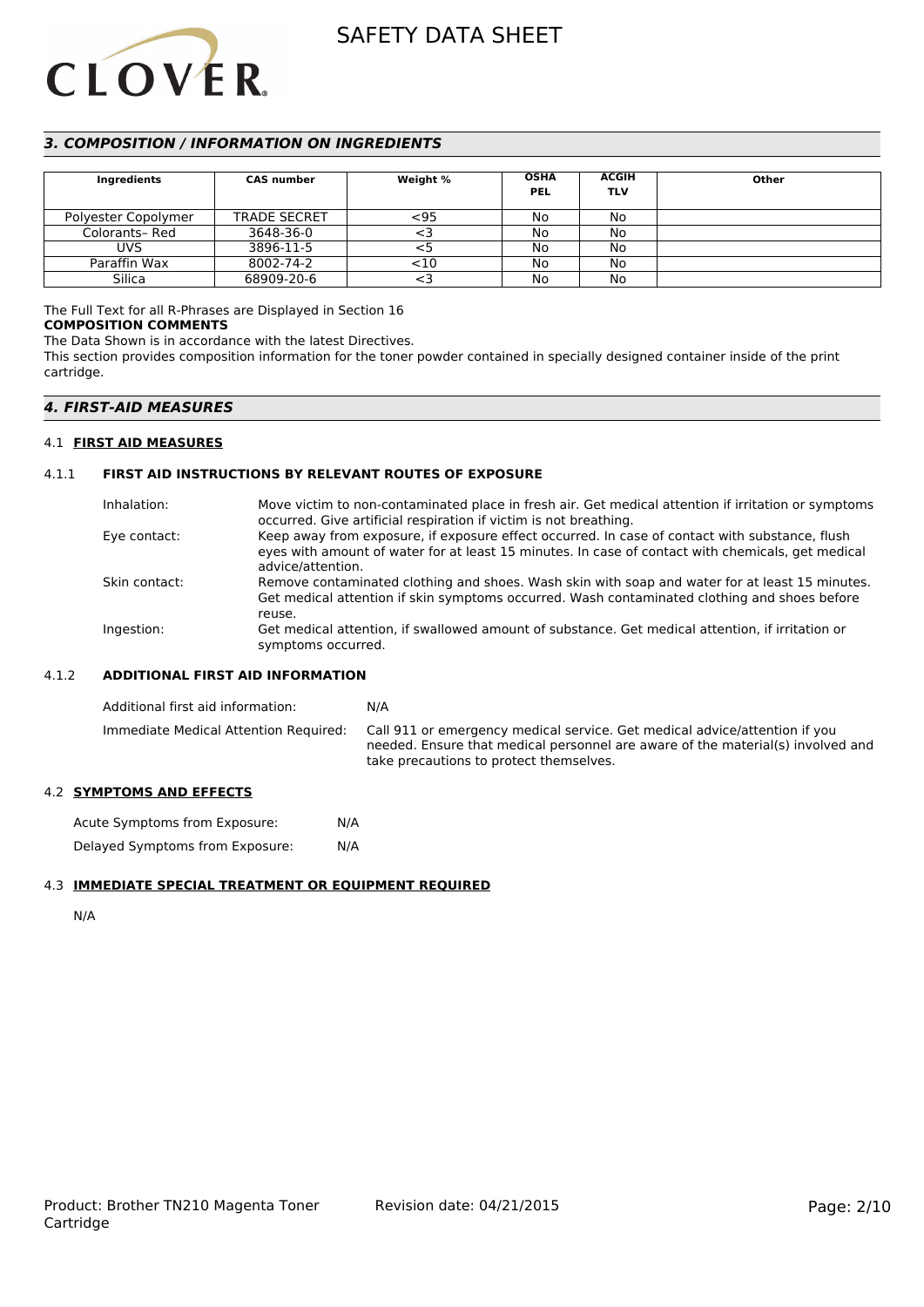

## *5. FIRE-FIGHTING MEASURES*

#### 5.1 **EXTINGUISHING MEDIA**

Recommended Extinguishing Media: water spray, CO2, dry chemical, regular foam Extinguishing Media Not to be Used: N/A

#### 5.2 **SPECIAL HAZARD**

Unusual Fire/Explosion Hazards: Containers may explode when heated. It emits toxic fumes. Extinguishing Media Not to be Used: N/A

#### 5.3 **ADVICE FOR FIRE FIGHTERS**

Avoid inhalation of smoke. Wear protective cloting an wear self-contained breathing apparatus

#### *6. ACCIDENTAL RELEASE MEASURES*

#### 6.1 **PERSONAL PRECAUTIONS, PROTECTIVE EQUIPMENT AND EMERGENCY PROCEDURES**

#### 6.1.1 **PRECAUTIONS FOR NON-EMERGENCY PERSONNEL**

Stop leak if you can do it without risk. Isolate exposed area. Keep unauthorized personnel away. Use certificated protective equipment. Ventilate the leaked area.

#### 6.1.2 **ADDITIONAL FIRST AID INFORMATION**

N/A

#### 6.1.3 **PERSONAL PROTECTION**

Wear personal protective equipment as described in Section 8.

#### 6.2 **ENVIRONMENTAL PRECAUTIONS**

Regulatory Information: Keep product out of sewers and watercourses.

#### 6.3 **METHODS AND MATERIAL FOR CONTAINMENT AND CLEANUP**

Spill or Leak Cleanup Procedures: Do not touch or walk through spilled material. Prevent entry into waterways, sewers, basements or confined areas.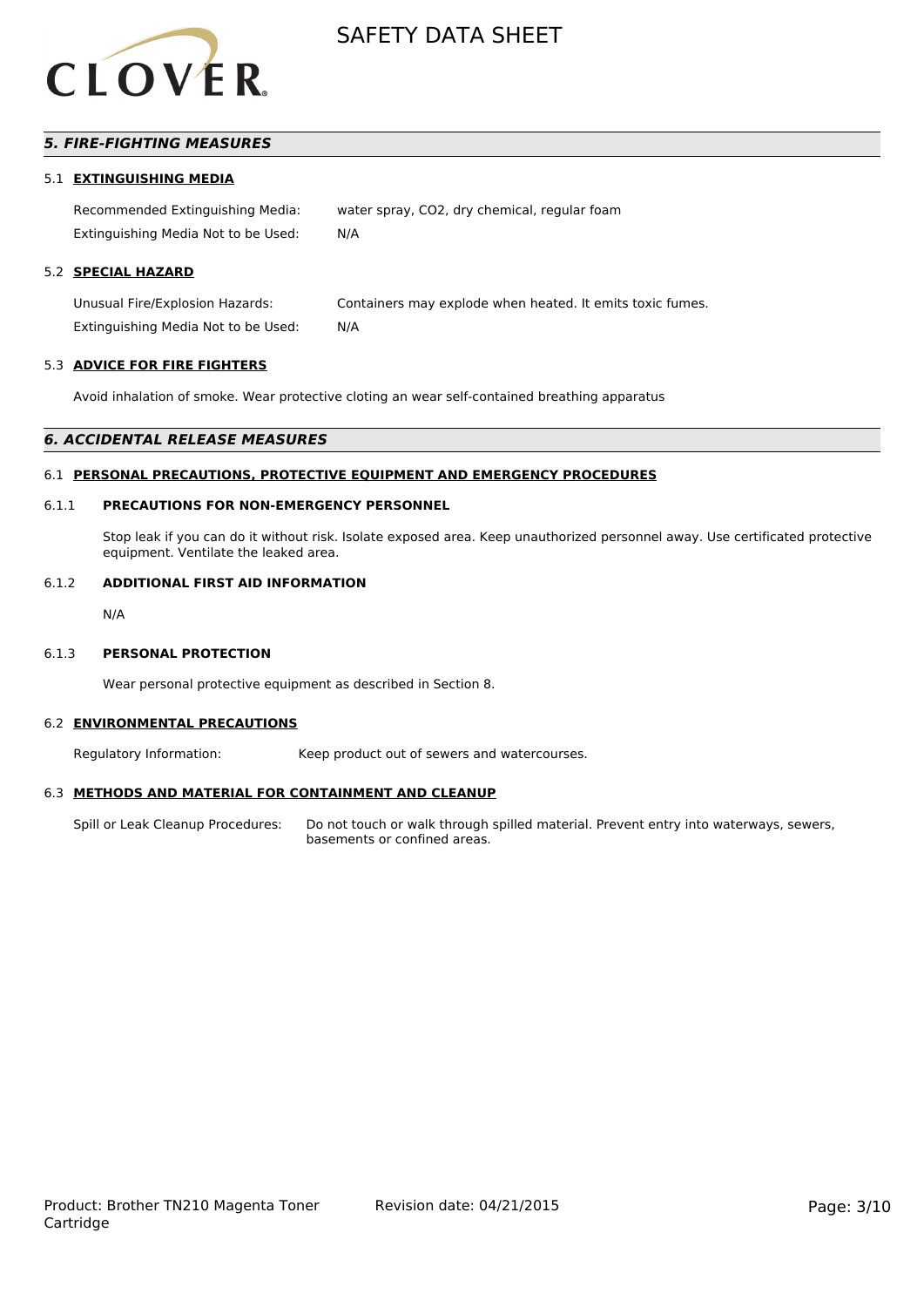

## *7. HANDLING AND STORAGE*

#### 7.1 **PRECAUTIONS FOR SAFE HANDLING**

Recommendations for Handling: No special precautions when used as intended. Keep containers closed, avoid creating dust. Keep away from ignition sources. Advice on General Hygiene: Never eat, drink or smoke in work areas. Practice good personal hygiene after using this material, especially before eating, drinking, smoking, using the restroom, or applying cosmetics.

#### 7.2 **CONDITIONS FOR SAFE STORAGE**

Avoid high temperatures, >100°F/32°C

#### 7.3 **SPECIFIC END USES**

Printing devices

#### *8. EXPOSURE CONTROLS/PERSONAL PROTECTION*

#### 8.1 **CONTROL PARAMETERS**

The best protection is to enclose operations and/or provide local exhaust ventilation at the site of chemical release in order to maintain airborne concentrations of the product below OSHA PELs (See Section 2). Local exhaust ventilation is preferred because it prevents contaminant dispersion into the work area by controlling it at its source.

#### 8.2 **EXPOSURE CONTROLS**

#### **Respiratory protection:**

IMPROPER USE OF RESPIRATORS IS DANGEROUS. Seek professional advice prior to respirator selection and use. Follow OSHA respirator regulations (29 CFR 1910.134 and 1910.137) and, if necessary, wear a NIOSH approved respirator. Select respirator based on its suitability to provide adequate worker protection for given work conditions, levels of airborne contamination, and sufficient levels of oxygen.

#### **Eye/Face Protection:**

Contact lenses are not eye protective devices. Appropriate eye protection must be worn instead of, or in conjunction with contact lenses.

#### **Hand/Skin Protection:**

For emergency or non-routine operations (cleaning spills, reactor vessels, or storage tanks), wear an SCBA. WARNING! Air purifying respirators do not protect worker in oxygen deficient atmospheres.

#### **Additional Protection:**

N/A

#### **Protective Clothing and Equipment:**

Wear chemically protective gloves, boots, aprons, and gauntlets to prevent prolonged or repeated skin contact. Wear splashproof chemical goggles and face shield when working with liquid, unless full face piece respiratory protection is worn.

#### **Safety Stations:**

Make emergency eyewash stations, safety/quick-drench showers, and washing facilities available in work area.

#### **Contaminated Equipment:**

Separate contaminated work clothes from street clothes. Launder before reuse. Remove material from your shoes and clean personal protective equipment. Never take home contaminated clothing.

#### **Comments:**

Never eat, drink or smoke in work areas. Practice good personal hygiene after using this material, especially before eating, drinking, smoking, using the restroom, or applying cosmetics.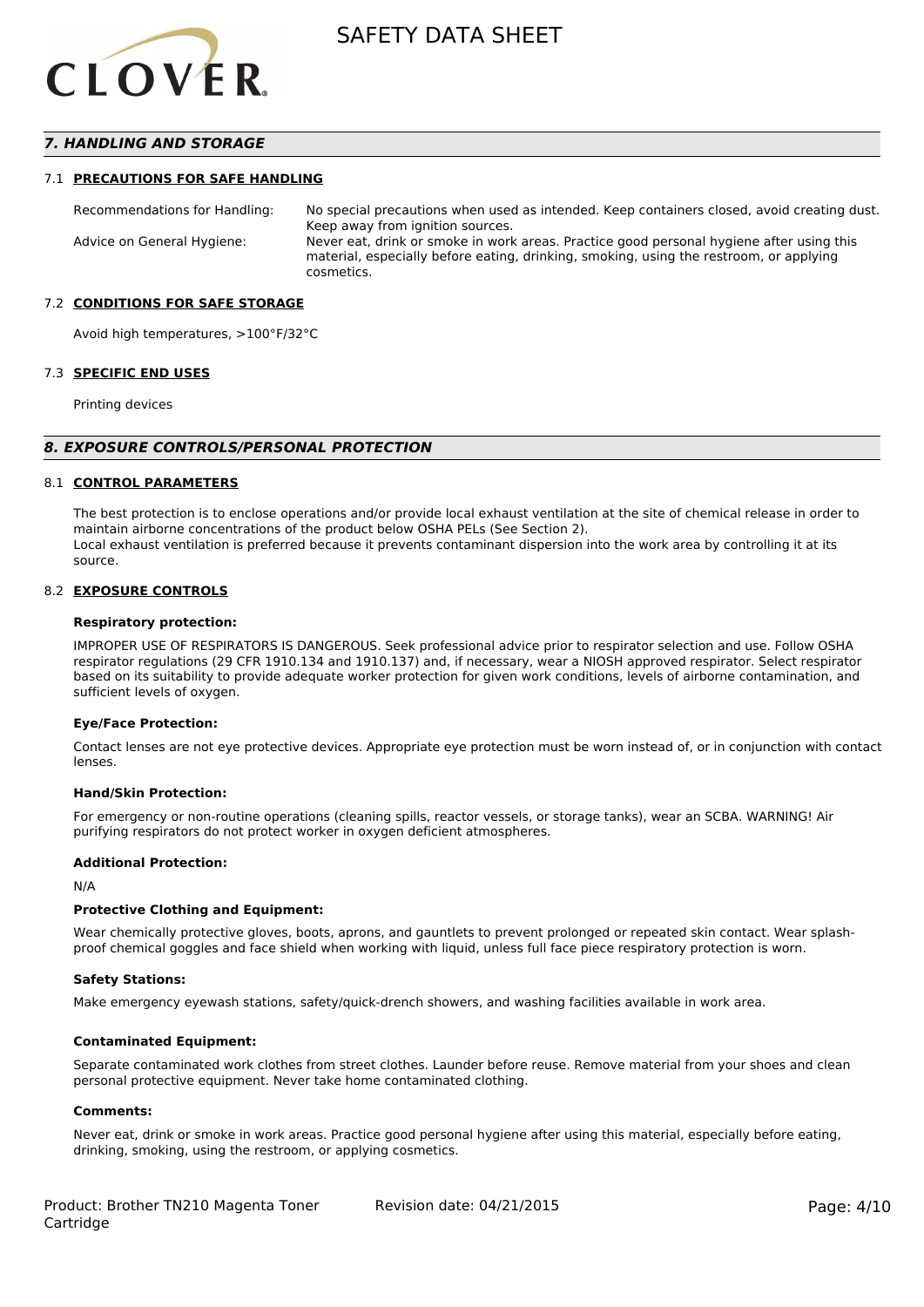

# *9. PHYSICAL AND CHEMICAL PROPERTIES*

## 9.1 **DETAIL INFORMATION**

| Physical state:            | APPEARANCE: fluffy particles   |
|----------------------------|--------------------------------|
| Color:                     | Magenta                        |
| Odor:                      | None                           |
| Odor threshold:            | N/A                            |
|                            |                                |
| Boiling point:             | N/A                            |
| Melting point:             | None but softens at about 60°C |
| Flash point:               | N/A                            |
| Explosion limits:          | N/A                            |
| Relative density:          | N/A                            |
| Auto-ignition temperature: | N/A                            |

#### 9.2 **OTHER INFORMATION**

SOLUBILITY (IES): Insoluble

# *10. CHEMICAL STABILITY AND REACTIVITY*

## 10.1 **Reactivity:**

| <b>Reactivity Hazards:</b><br>Data on Mixture Substances: | None<br>None                                                                                                   |
|-----------------------------------------------------------|----------------------------------------------------------------------------------------------------------------|
| 10.2 Chemical Stability:                                  | The product is stable. Under normal conditions of storage and use, hazardous<br>polymerisation will not occur. |
| 10.3 Hazardous Polymerization:                            | Stable under conditions of normal use.                                                                         |
| 10.4 Conditions to Avoid:                                 | Keep away from heat, flame, sparks and other ignition sources.                                                 |
| 10.5 Incompatible Materials:                              | Strong oxidising materials                                                                                     |
| 10.6 Hazardous Decomposition:                             | Will not occur.                                                                                                |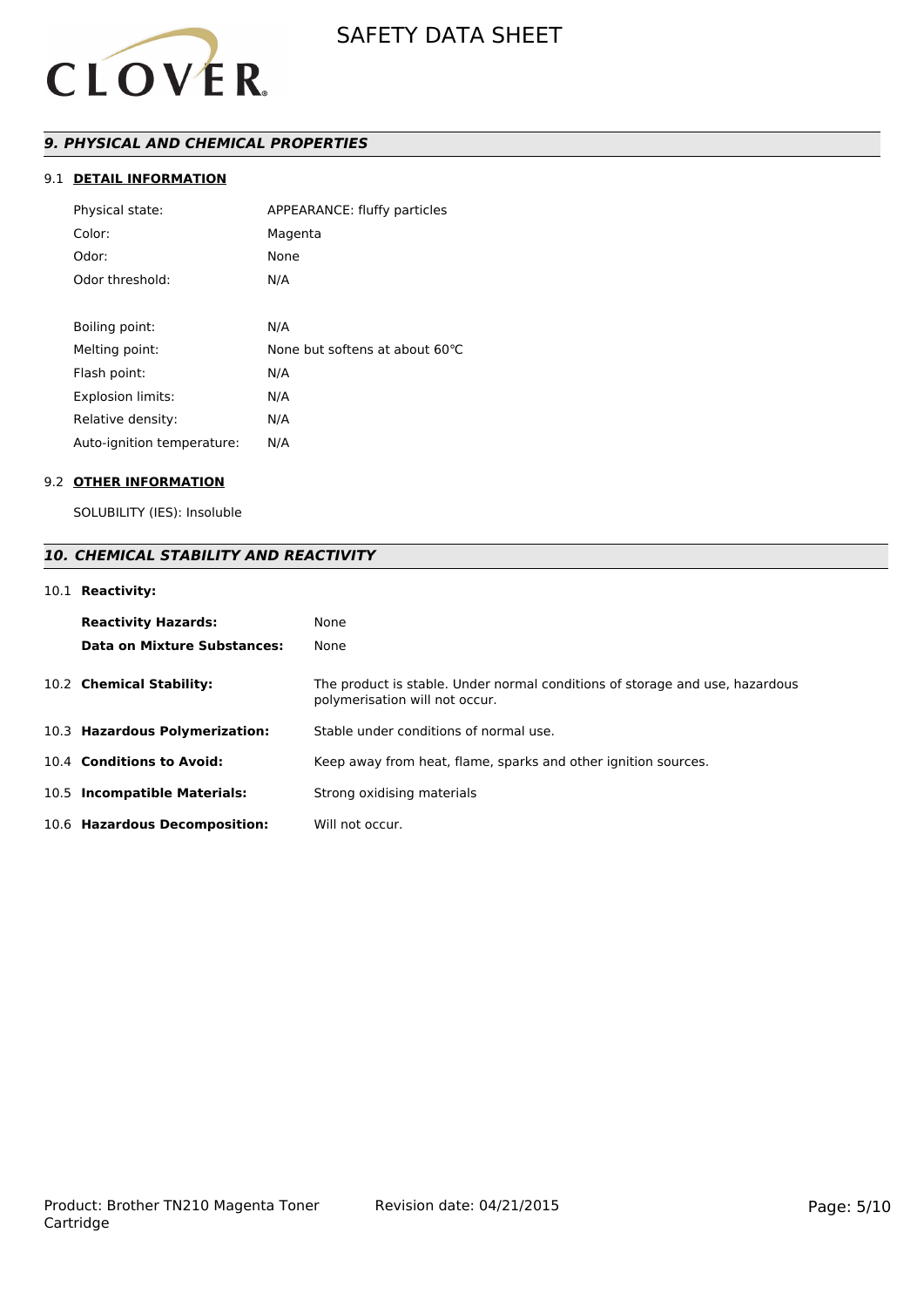# **CLOVER**

# SAFETY DATA SHEET

# *11. INFORMATION ON TOXICOLOGICAL EFFECT*

| <b>Mixtures:</b>                      | N/A                                                                                                                                                                                           |
|---------------------------------------|-----------------------------------------------------------------------------------------------------------------------------------------------------------------------------------------------|
| <b>Acute Toxicity:</b>                | Oral: Not classified (ATEmix= 6,779 mg/kg bw) - UVS: LD50>2,000 mg/kg bw (Rat) - WAX:                                                                                                         |
|                                       | LD50>4,300 mg/kg bw (Rat) Dermal: Not classified (ATEmix= 28,383 mg/kg bw) - UVS:                                                                                                             |
|                                       | LD50=4,350 mg/kg bw (Rat) - WAX: LD50>3,600 mg/kg bw (Rabbit) Inhalation(Dust): Not                                                                                                           |
|                                       | classified (ATEmix= $7.77$ mg/L/4H) - UVS: LC50 > 0.27 mg/L/4hr (Rat)                                                                                                                         |
| <b>Skin Corrosion/Irritation:</b>     | Not classified - UVS: Some slight irritation, fully reversible within 72 hours, was observed in a skin                                                                                        |
|                                       | irritation assay performed in rabbits. Therefore the substance was not a skin irritant. - WAX: not                                                                                            |
|                                       | irritating (human)                                                                                                                                                                            |
| <b>Serious Eye Damage:</b>            | Not classified - UVS: Mild conjunctivitis, fully reversible within 72 hours was observed in one                                                                                               |
|                                       | animal out of six in an eye irritation assay performed in rabbits. Therefore the substance was not a                                                                                          |
|                                       | eye irritant. - WAX: Six animals were each treated with 0.1 ml of test substance by using Draize<br>Test. Five of the animals showed no eye irritation. One animal showed slight conjunctival |
|                                       | erythema and oedema after 24 hours, but caused no skin irritation.                                                                                                                            |
| Inhalation:                           | N/A                                                                                                                                                                                           |
| <b>Sensitization:</b>                 | Respiratory sensitization: Not classified Skin Sensitization: Not classified - UVS: The substance was                                                                                         |
|                                       | not skin sensitizing. A skin sensitization assay performed in guinea pigs and patch testing in                                                                                                |
|                                       | humans were negative. The substance was not a photoallergen in guinea pigs.                                                                                                                   |
| <b>Mutagenicity:</b>                  | Negative - UVS: In vitro: Salmonella typhimurium ames test(S. typhimurium): Negative,                                                                                                         |
|                                       | Chromosomal aberrations test: Negative In vivo: Dominant lethal assay: No result, Bone marrow                                                                                                 |
|                                       | chromosome aberration test: Negative, Micronucleus assay: Negative                                                                                                                            |
| <b>Carcinogenicity:</b>               | Not classified - IARC, ACGIH, NTP, OSHA, EU Regulation 1272/2008, US EPA: not listed - UVS: Based                                                                                             |
|                                       | on test results, the substance is considered to have no carcinogenic potential. - WAX: Dermal                                                                                                 |
|                                       | studies produced no evidence of carcinogenic effects.                                                                                                                                         |
| <b>Reproductive Toxicity:</b>         | Not classified - UVS: In a combined repeated dose toxicity study with reproduction/developmental                                                                                              |
|                                       | toxicity screening test using rats [OECD TG 422] the substance was administered via gavage to 12                                                                                              |
|                                       | animals/sex/group at 0 (vehicle), 62.5, 250 or 1000 mg/kg bw/day. Recovery group females (6                                                                                                   |
|                                       | animals/group) were dosed at 0 (vehicle), 250 or 1000 mg/kg bw/day. Males were dosed for a total                                                                                              |
|                                       | of 42 days, from 14 days before mating, and females were dosed from 14 days before mating                                                                                                     |
|                                       | throughout the mating and pregnancy period to day 6 of lactation (44-56 days). There were no                                                                                                  |
|                                       | treatment-related effects at any dose in test or recovery group animals. The NOAEL for repeated                                                                                               |
| <b>STOT - Single Exposure:</b>        | dose toxicity in adult animals is 1000 mg/kg bw/day.<br>Not classified -WAX: The substance is irritating to the the respiratory tract.                                                        |
| <b>STOT - Multiple Exposure:</b>      | Not classified - UVS: In a repeated dose oral toxicity study using dogs and mice, no treatment-                                                                                               |
|                                       | related deaths or clinical signs by this substance were observed in either sex. - WAX: Rats tested                                                                                            |
|                                       | for two years showed no toxic effect                                                                                                                                                          |
| Ingestion:                            | N/A                                                                                                                                                                                           |
| <b>Hazard Class Information:</b>      | N/A                                                                                                                                                                                           |
| <b>Mixture on Market Data:</b>        | N/A                                                                                                                                                                                           |
| Symptoms:                             | N/A                                                                                                                                                                                           |
| Delayed/Immediate Effects: N/A        |                                                                                                                                                                                               |
| <b>Test Data on Mixture:</b>          | N/A                                                                                                                                                                                           |
| <b>Not Meeting Classification:</b>    | N/A                                                                                                                                                                                           |
| <b>Routes of Exposure:</b>            | N/A                                                                                                                                                                                           |
| <b>Interactive Effects:</b>           | N/A                                                                                                                                                                                           |
| <b>Absence of Specific Data:</b>      | N/A                                                                                                                                                                                           |
| <b>Mixture vs Substance Data: N/A</b> |                                                                                                                                                                                               |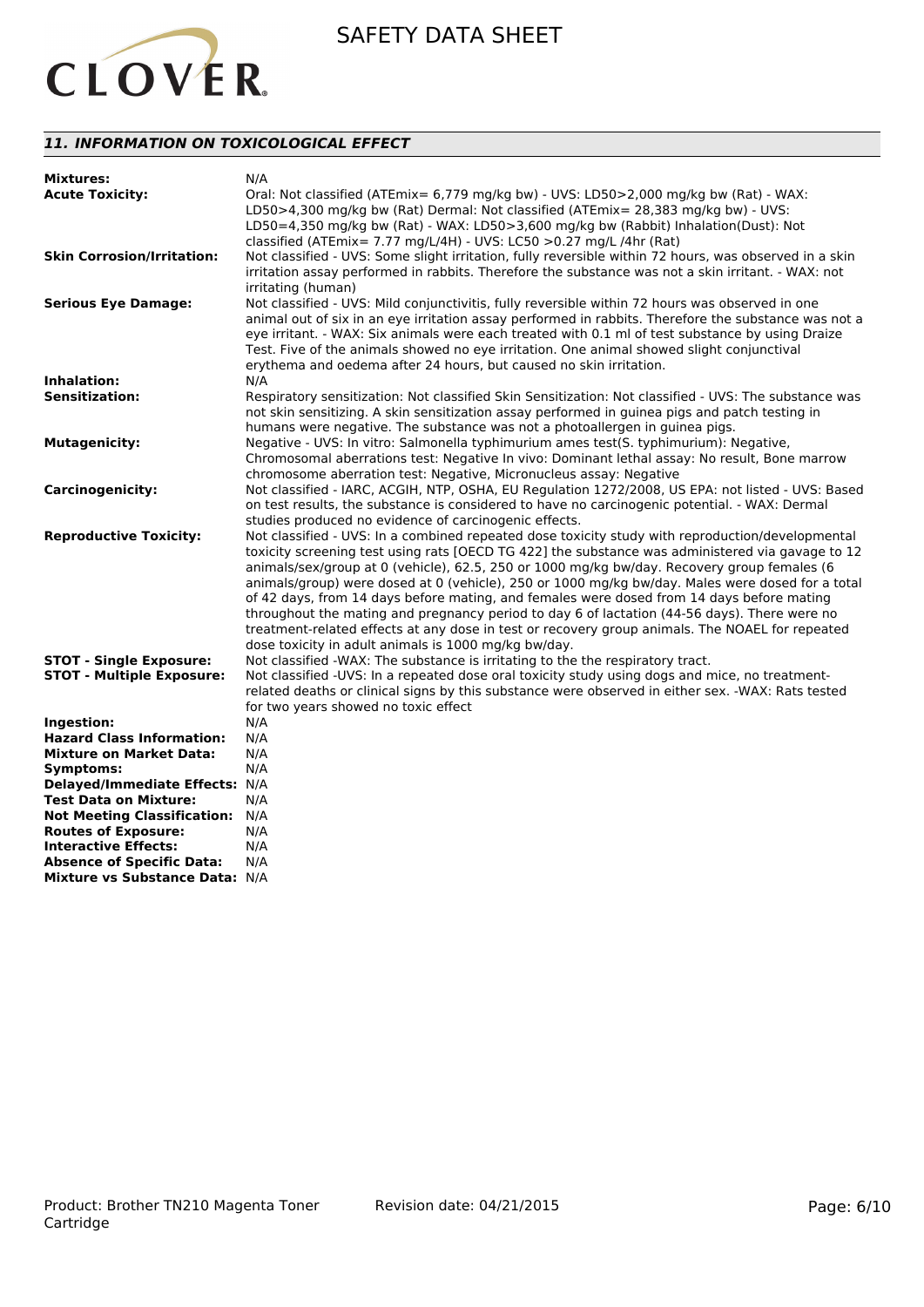

# *12. ECOLOGICAL INFORMATION*

| 12.1 <b>Eco toxicity:</b>       | Acute toxicity: Not classified Chronic toxicity: Not classified -Fish: Not classified (ATEmix=<br>30.54 mg/l), UVS: 96hr- LC50 [Danio rerio] > limit of water solubility -Crustacea: Not<br>classified(ATEmix= $88.67$ mg/l), UVS: 24hr-LC50 (Daphnia magna) > limit of water solubility<br>-Algae: Not classified(ATEmix= 59.3 mg/l), UVS: 72hr- EbC50 (Desmodesmus subspicatus) ><br>limit of water solubility |
|---------------------------------|------------------------------------------------------------------------------------------------------------------------------------------------------------------------------------------------------------------------------------------------------------------------------------------------------------------------------------------------------------------------------------------------------------------|
| 12.2 Degradability:             | Persistence: This substance is expected to be low persistency, due to the BCF value and the log<br>Kow. Degradability: Not available                                                                                                                                                                                                                                                                             |
| 12.3 Bioaccumulation Potential: | Bioaccumulation: bioaccumulation is expected to be low potential. - UVS: Log Kow = 5.55, low<br>potential for bioaccumulation (196-802 (0.05 mg/l), 548-895 (0.005 mg/l)) Biodegradation: It is<br>not expected to be Biodegrade fast. - UVS: Not readily biodegradable (0%/28 day (OECD 301C))<br>- WAX: Ready biodegradability (78-84%/28day)                                                                  |
| 12.4 Mobility in Soil:          | Low potency of mobility to soil.                                                                                                                                                                                                                                                                                                                                                                                 |
| 12.5 PBT & vPvB Assessment:     | N/A                                                                                                                                                                                                                                                                                                                                                                                                              |
| 12.6 Other Adverse Effects:     | N/A                                                                                                                                                                                                                                                                                                                                                                                                              |

# *13. DISPOSAL CONSIDERATIONS*

#### **Disposal Information:**

Dispose as a solid waste in accordance with local authority regulations.

Empty container retains product residue.

#### **Physical/Chemical Properties that affect Treatment:**

Symbol: This product is not classified as dangerous

Risk Phrases: This product is not classified according to the federal, state and local environmental regulations.

#### **Waste Treatment Information:**

Do not shred toner cartridge, unless dust-explosion prevention measures are taken. Finely dispersed particles may form explosive mixtures in air. Dispose of in compliance with federal, state, and local regulations.

#### **Personal Protection Required:**

N/A

| <b>14. TRANSPORT INFORMATION</b> |     |
|----------------------------------|-----|
| 14.1 <b>ID Number:</b>           | N/A |
| 14.2 Shipping Name:              | N/A |
| 14.3 Hazard Class:               | N/A |
| 14.4 Packing Group:              | N/A |
| 14.5 Environmental Hazards:      | N/A |
| 14.6 User Precautions:           | N/A |

14.7 **Bulk Transport:** N/A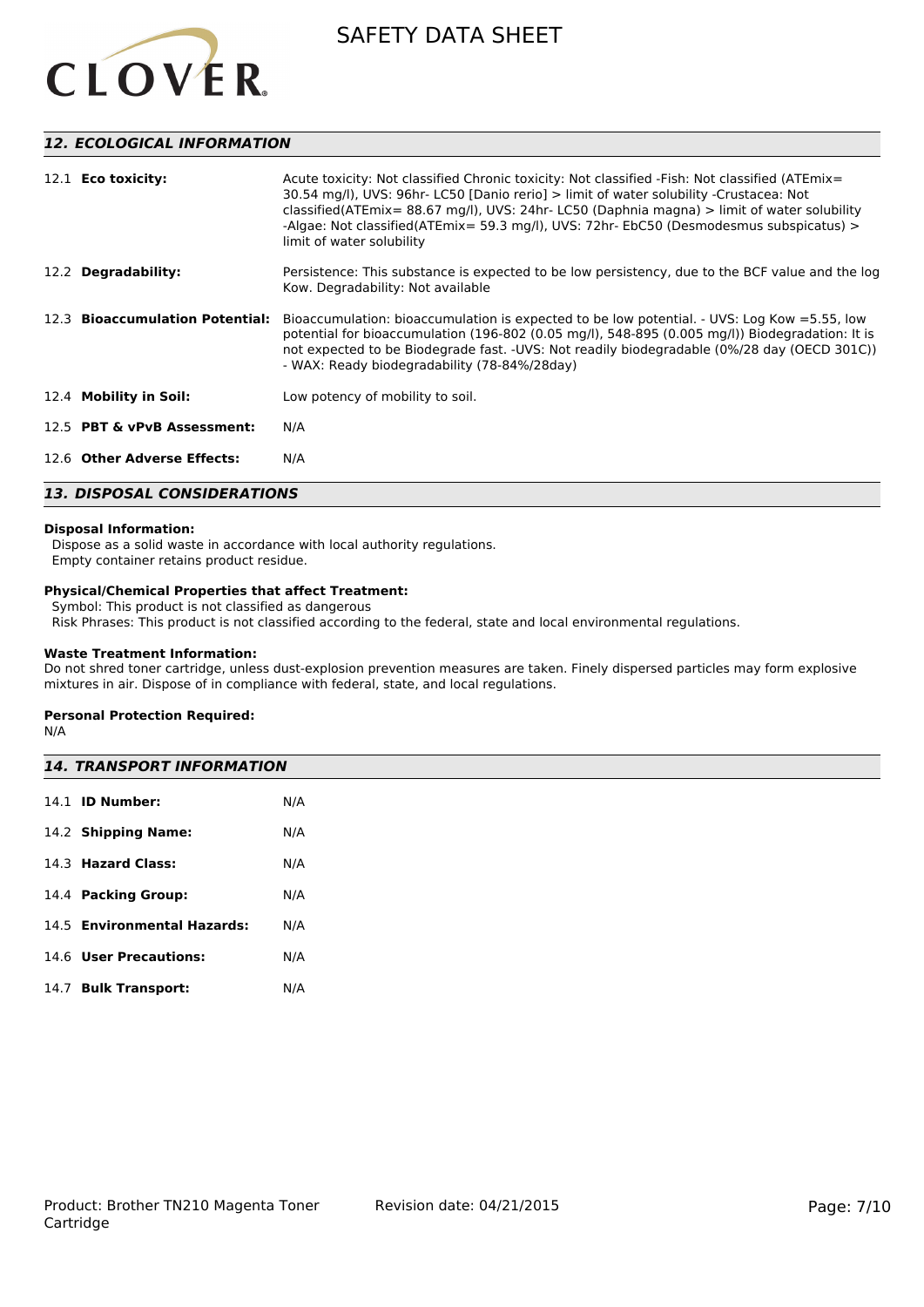

# *15. REGULATORY INFORMATION*

| 15.1 Regulatory Information:           | Korea: - Occupational Safety and Health Regulation: WAX: Occupational exposure limits<br>listed, - Toxic Chemical Control Act: Not regulated, - Dangerous Material Safety<br>Management Regulation:, - Wastes Control Act: WAX: Public Controlled Waste EU<br>classification: Not Classified U.S.A management information - Register under TSCA                                                                                                                                                                                                                                                                                                                                                                                                                                                                                                                                          |
|----------------------------------------|------------------------------------------------------------------------------------------------------------------------------------------------------------------------------------------------------------------------------------------------------------------------------------------------------------------------------------------------------------------------------------------------------------------------------------------------------------------------------------------------------------------------------------------------------------------------------------------------------------------------------------------------------------------------------------------------------------------------------------------------------------------------------------------------------------------------------------------------------------------------------------------|
| <b>EPA Regulatory Information: N/A</b> |                                                                                                                                                                                                                                                                                                                                                                                                                                                                                                                                                                                                                                                                                                                                                                                                                                                                                          |
| <b>CERCLA Reportable Quantity: N/A</b> |                                                                                                                                                                                                                                                                                                                                                                                                                                                                                                                                                                                                                                                                                                                                                                                                                                                                                          |
| 15.2 Superfund Information:            |                                                                                                                                                                                                                                                                                                                                                                                                                                                                                                                                                                                                                                                                                                                                                                                                                                                                                          |
| <b>Hazard Categories:</b>              |                                                                                                                                                                                                                                                                                                                                                                                                                                                                                                                                                                                                                                                                                                                                                                                                                                                                                          |
| Immediate: N/A                         |                                                                                                                                                                                                                                                                                                                                                                                                                                                                                                                                                                                                                                                                                                                                                                                                                                                                                          |
| Delayed: N/A                           |                                                                                                                                                                                                                                                                                                                                                                                                                                                                                                                                                                                                                                                                                                                                                                                                                                                                                          |
| Fire: N/A                              |                                                                                                                                                                                                                                                                                                                                                                                                                                                                                                                                                                                                                                                                                                                                                                                                                                                                                          |
| <b>Pressure: N/A</b>                   |                                                                                                                                                                                                                                                                                                                                                                                                                                                                                                                                                                                                                                                                                                                                                                                                                                                                                          |
| <b>Reactivity: N/A</b>                 |                                                                                                                                                                                                                                                                                                                                                                                                                                                                                                                                                                                                                                                                                                                                                                                                                                                                                          |
| Section 302 - Extremely Hazardous: N/A |                                                                                                                                                                                                                                                                                                                                                                                                                                                                                                                                                                                                                                                                                                                                                                                                                                                                                          |
| Section 311 - Hazardous: N/A           |                                                                                                                                                                                                                                                                                                                                                                                                                                                                                                                                                                                                                                                                                                                                                                                                                                                                                          |
| 15.3 State Regulations:                | N/A                                                                                                                                                                                                                                                                                                                                                                                                                                                                                                                                                                                                                                                                                                                                                                                                                                                                                      |
| 15.4 Other Regulatory Information:     | UVS: Australias management information - Inventory of Chemical Substances (AICS)=<br>Present; China management information - Inventory of Existing Chemical Substances<br>(IECSC) = Present; Canada management information - Domestic Substances List (DSL) =<br>Present; Philippines management information - Inventory of Chemicals and Chemical<br>Substances (PICCS) = Present WAX: Japan management information - Existing and New<br>Chemical Substances (ENCS) = $(8)$ -430, $(8)$ -414, $(2)$ -10; China management information -<br>Inventory of Existing Chemical Substances (IECSC) = Present; Canada management<br>information - Domestic Substances List (DSL) = Present; Philippines management<br>information - Inventory of Chemicals and Chemical Substances (PICCS) = Present;<br>Australias management information - Inventory of Chemical Substances (AICS)= Present |

Substance of Roterdame Protocol: Not applicable/ Substance of Stockholme Protocol: Not

applicable/ Substance of Montreal Protocol: Not applicable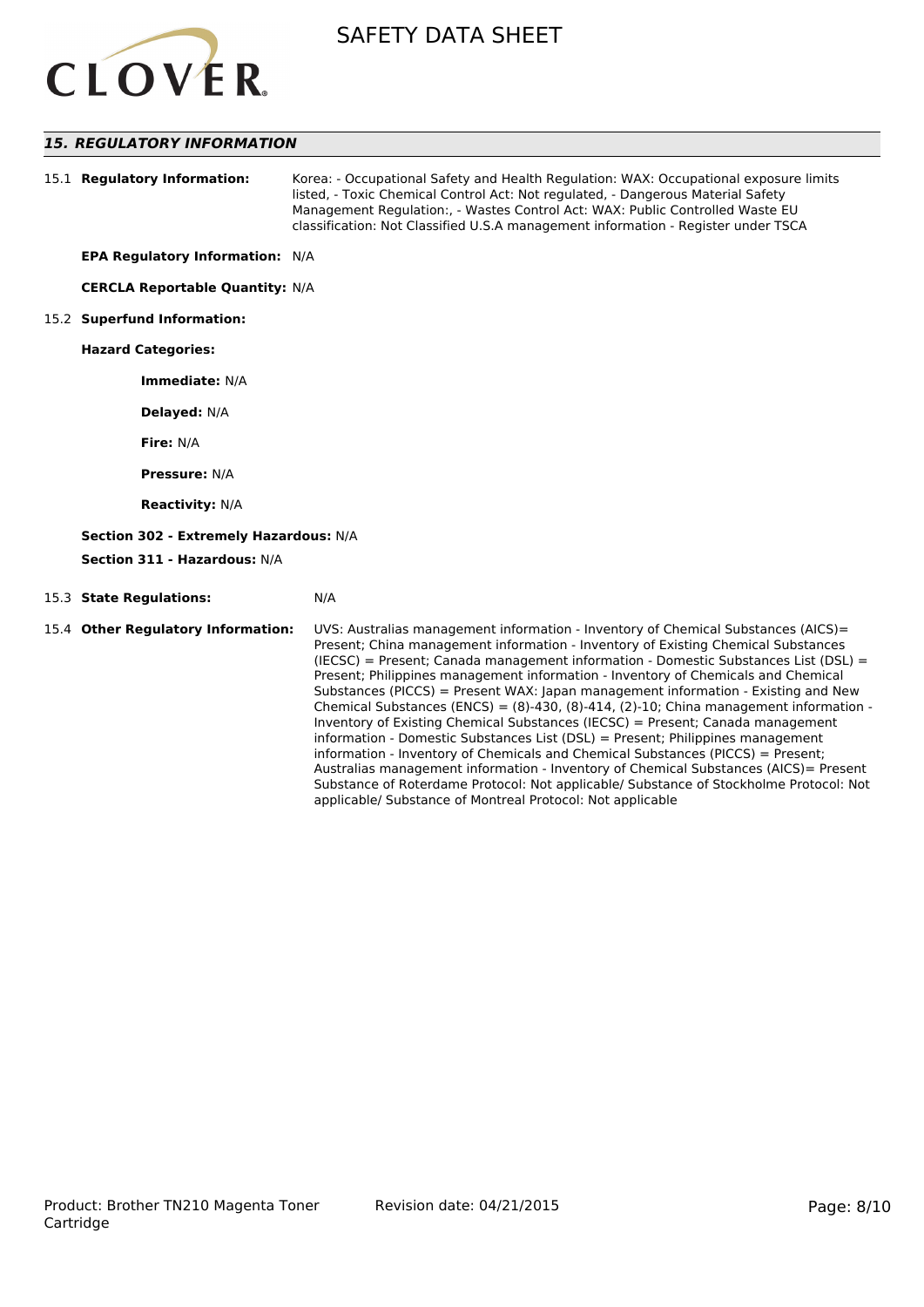

## *16. OTHER INFORMATION*

| <b>General Comments:</b>          | This information is based on our current knowledge. It should not therefore be construed as<br>quaranteeing specific properties of the products as described or their suitability for a particular<br>application |
|-----------------------------------|-------------------------------------------------------------------------------------------------------------------------------------------------------------------------------------------------------------------|
| <b>Creation Date of this SDS:</b> | 05/20/2015                                                                                                                                                                                                        |